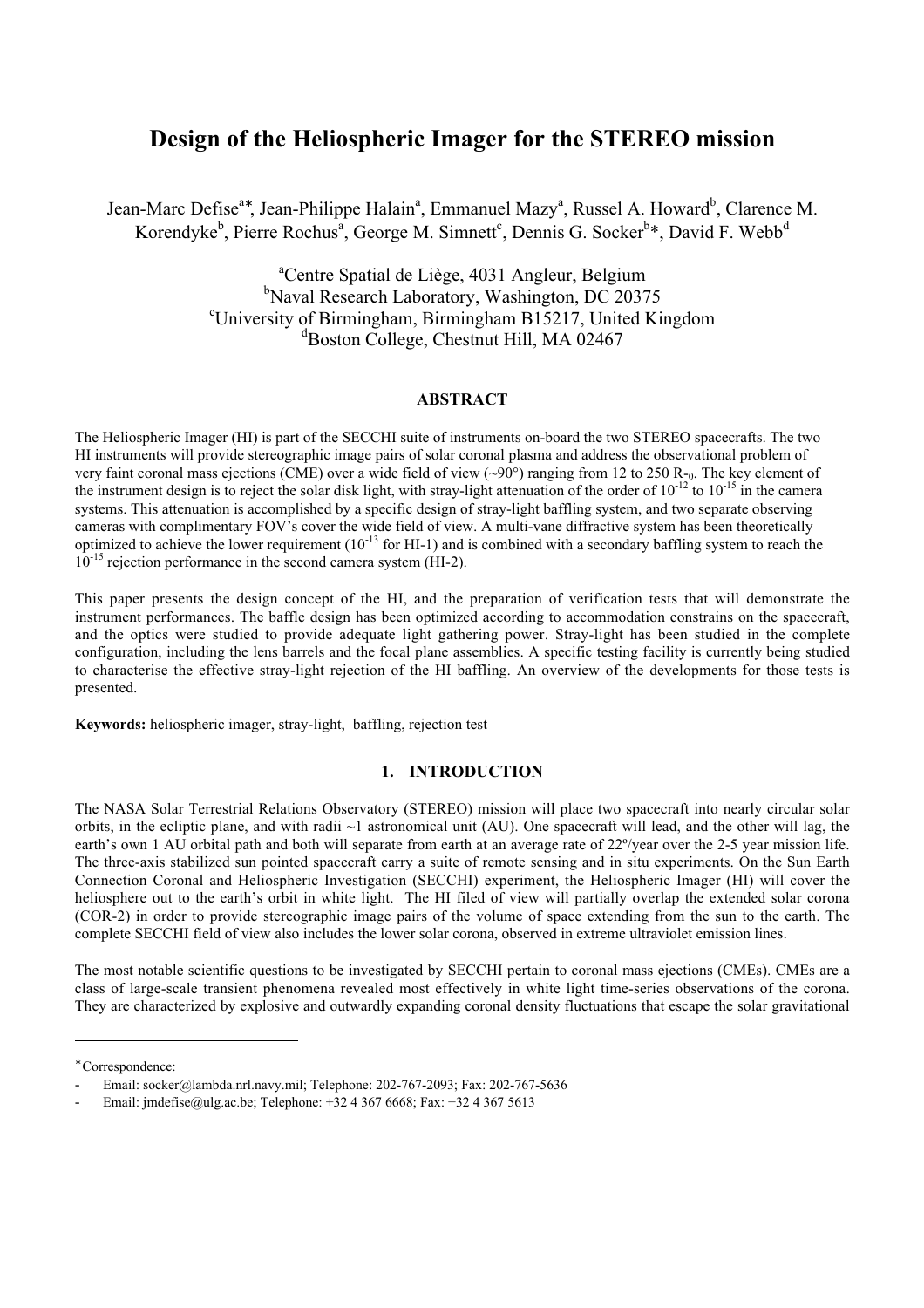potential well and propagate into the heliosphere. SECCHI is designed to identify the processes that initiate CMEs, determine their three-dimensional structure, measure their acceleration, study their interaction with the heliosphere and explore the details of their relationship to geomagnetic storms.

#### **2. OBSERVATIONAL CONSIDERATIONS**

The STEREO mission orbital configuration (figure 1) ensure an ideal stereoscopic imaging instrument for optical remote sensing observation of CMEs in the region of the heliosphere from 30 R to 215 R (earth orbit), with a nearly hemispherical sun centered field of view in this region of the heliosphere. The SECCHI/Heliospheric Imager (HI) described in this paper trades the very wide hemispheric field of view for a smaller field of view with superior sensitivity to the extremely faint and potentially geoeffective CMEs propagating within the heliospheric volume centered along the sun-earth line. It is designed to acquire a white light image data set suitable for stereographic reconstruction of CMEs propagating through the inner heliosphere near the sun-earth line from  $12R_0$  to  $\sim 215R_0$ . Detection of the CME signal against the natural background is a strong function of elongation (ε) (figure 2). The CME signal strength profile<sup>6</sup> varies as  $R^{-2}$  to  $R^{-3}$  so the signal decreases about four orders of magnitude between the outer corona and  $\epsilon = 90^{\circ}$ . The sum of the electron corona and the dust corona  $(K+F)$ background brightness<sup>7,8</sup> varies as R<sup>-2.25</sup> to R<sup>-2.47</sup> so it

noise limited for all elongations, since the typical CME is  $\sim$ 1% of the natural background in the HI field of view. Additive instrumental backgrounds can further reduce sensitivity to the faint CME signal. Instrumental backgrounds due to stray photospheric light, cosmic rays incident on the solid state detector, improperly processed transverse stellar image motion, planets and earthshine (during the early part of the mission) are all potentially significant sources of instrumental background.

The most appropriate instrumentation for CME observation changes with CME signal detection conditions and is thus a strong function of elongation. At small elongation, the relatively bright signal, narrow required field of view, and strong photospheric and coronal backgrounds suggest an externally occulted coronagraph. On the other hand, at high elongation, the extremely low CME signal, wide required field of view, and faint night sky suggest a heavily baffled, high light gathering power (LGP), and wide-angle all-sky telescope. The HI accommodates these disparate requirements with two specialized camera systems (HI-1 & HI-2) in a nested and progressively baffled mechanical structure. Therefore, it provides the first opportunity to close the current  $\sim$ 185 R<sub>0</sub> wide geoeffective CME observation gap between the sun and the earth with high quality stereographic image pairs. It must be capable of detecting the extremely faint CME signal over a wide  $(\sim 90^{\circ})$  field of



decreases by about three orders of magnitude between the outer corona and  $\epsilon = 90^{\circ}$ . CME signal detection is background

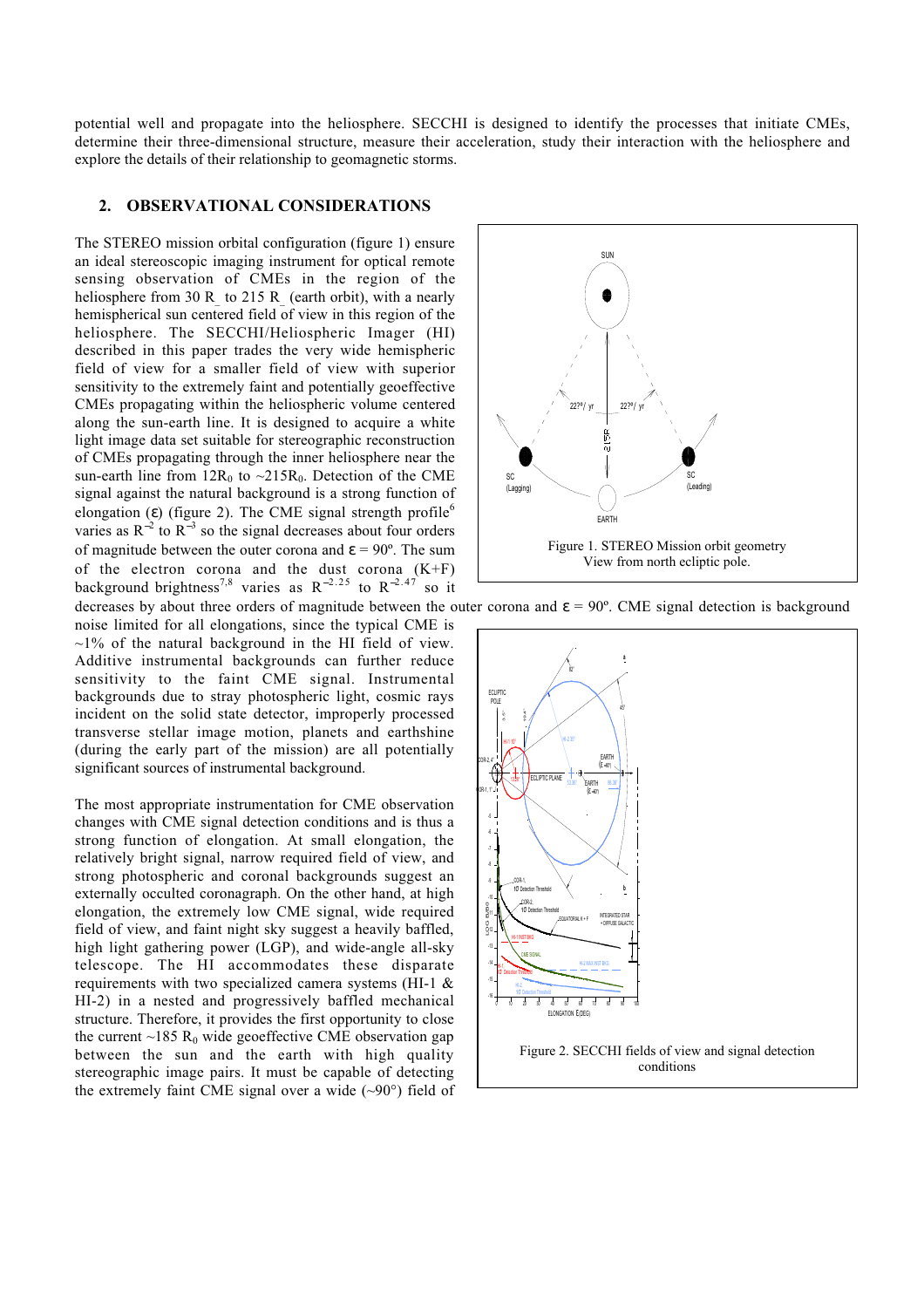view, which approaches within a few degrees of the bright solar disk and includes the bright earth. In consequence, in the HI concept, rejection of the solar disk light is of paramount importance, since the natural object space background level (B) varies from  $10^{-7}$ -10<sup>-14</sup> of the brightness of the solar disk (B<sub>0</sub>) and the CME signal is only  $10^{-2}$  of the night sky at high elongation, or  $10^{-16}$  B<sub>0</sub>.

## **3. INSTRUMENT CONCEPT**

The HI instrument shown in figure 3 is mounted on a side panel of the STEREO spacecraft whose normal is both in the ecliptic plane and perpendicular to the line of sight from the spacecraft to the sun. The roll angles of the two spacecraft differ by 180° so the panel normal on both the leading and the lagging spacecraft intersect the sun-earth line. HI is oriented on the panel so the optical axes of its two camera systems are in the ecliptic plane and intersect the sun-earth line.

The HI accommodates its requirements with two camera systems (HI-1 & HI-2), with overlapping field of view. Both camera will be active at very low light level, so in addition to forward and perimeter baffle, the internal baffle parts is very important… TBC

## **3.1 Baffle concept**

The first stage of the HI baffle system is configured as a rectangle located in a plane containing the line of sight from the spacecraft to the inner most field point off solar limb. The sun-facing base of the rectangle is referred to as the linear

forward baffle set while the top and two sides of the trapezoid are referred to as the perimeter baffle set. The part of the baffling system located under the rectangular plane, deeper in the HI box, is referred to as the internal baffle.

The HI baffle structure can thus be divided in three subsystems, each having specific function:

- the forward baffle
- the perimeter baffle
- the internal baffle

# **3.1.1. Forward baffle**

The function of the forward baffle set is to reject the solar disk, and to a lesser extent the inner corona, light from both the open interior of the rectangle and the perimeter baffle system. The degree of solar disk rejection afforded by the forward baffle was computed using Fresnel's second order approximation to the Fresnel-Kirchhoff diffraction integral for a semi-infinite half-screen $10$ .

In the multi-vane approach, the vane edges are arranged in an arc such that the nth intermediate vane blocks the bright linear diffracting edge of the n-1 vane from the view of the n+1 vane edge. Fresnel's approximation can be applied to



this arrangement as a cascade. The multi-vane design of the HI forward baffle is based on both laboratory tested baffle system for a similar heliospheric imaging experiment $11$  and Fresnel computation. The Fresnel cascading rejection curve for the optimised forward baffle is shown on figure 3. The rejection level is  $\leq 3.10^{-8}$  B/B<sub>0</sub>. With a 10<sup>-4</sup> rejection factor at entrance aperture the rejection level is lower than  $3.10^{-13}$  B/B<sub>0</sub>.

Forward baffle thus protects HI-1 from sun disk brightness. The heights of the five linear edges of this baffle are arranged along a curve whose tangents at the first and the last vanes intersect the solar limb and the top edge of the HI-1 lens aperture respectively, the angle between these two tangents is referred to as the diffraction angle. The last vane of the forward linear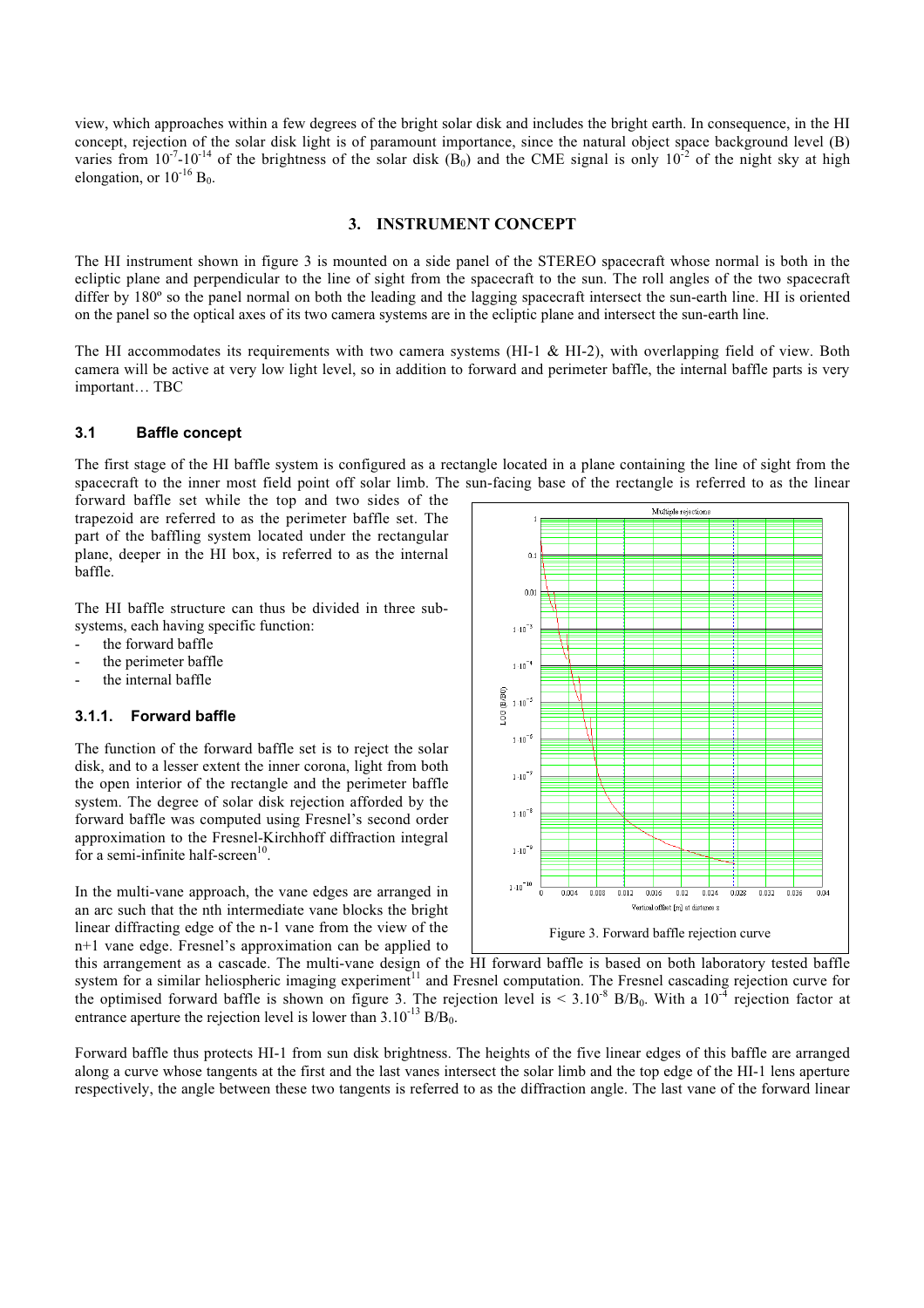baffle system is the only edge visible to the HI-1 lens. It is imaged by the lens near a matching linear internal occulter coated with a highly absorbing material. The image plane of the external occulter is also slightly behind the internal occulter and the CCD front surface. However, since the distance from the last forward baffle vane to the lens is much greater than the focal length of the lens, the external occulter defocus at the internal occulter is minimal. HI-1 is therefore similar to an externally occulted coronagraph but without either a Lyot stop or a Lyot spot. Diffraction measurements<sup>11,12</sup> and Fresnel diffraction integral computations<sup>10</sup>, with the forward baffle vane height distribution optimized for the HI-1 lens, ensure an instrumental background lower than  $3.10^{-13}$  B/B<sub>0</sub> at the inner field cut off,  $\varepsilon = 3.65^\circ$  (13.67 R<sub>0</sub>), will be achieved. This is below the natural K+F corona background in the small elongation bright sky regime and a factor of 10 better than the  $\leq 10^{-12}$  $B/B<sub>0</sub>$  achieved on SOHO LASCO/C3<sup>13</sup>. The improvement over LASCO/C3 is due primarily to the substantially greater HI-1 inner field of view cut-off (13.67  $R_0$  vs. 3.8  $R_0$ ) and the fact that the Fresnel diffraction pattern intensity varies approximately with the inverse square of the diffraction angle.

## **3.1.2. Perimeter baffle**

The main function of the three-sided perimeter baffle (two lateral and one rear parts) set is to protect the interior of the baffle system from solar photospheric light reflected or scattered from elements of the spacecraft located under its level.

#### **3.1.3. Internal baffle**

All spacecraft elements, with one exception, are required to remain below the extension of the trapezoidal baffle plane. The one exception is a single six meter long monopole antenna, one of the three nearly orthogonal monopoles deployed by the STEREO/WAVES (SWAVES) experiment low frequency radio receiver. Calculations and ray-tracing simulations indicate that scattered photospheric light from this monopole, which is directly illuminated by the solar photosphere, will be adequately trapped by the internal part of the HI baffle system.

The internal system thus contains a system of 9 tilted vanes to catch unwanted light (via multireflection, not diffraction) coming from SWAVES boom, together with light from planets, stars and zodiacal part of the sky. In addition to this system, a small vane above HI-1 and a group of two small vanes between HI-1 and HI-2 are part of the internal baffle.

The inter-camera vanes system between the HI-1 and HI-2 apertures is designed to block light incident on the HI-1 camera face and its earthshine vane from scattering into the HI-2 entrance aperture. The small vane over the top of the HI-1 objective lens protects it from Earthshine. To avoid secondary straylight perturbations, it is located sufficiently deep in the forward baffle shadow. This location also results from a trade off between vignetting and overlapping of HI-1 and COR-2 field of view. Consequently, to ensure a 1  $R_0$  overlap between



these two field of view, this small vane will partially vignette the upper part of the field of view, introducing a 0.9% lost light gathering power in the bottom part of the CCD.

Figure 4 shows the rejection level of the 9 vanes system for straylight sources located above the perimeter baffle, computed using ASAP<sup>TM</sup> ray-tracing software. Whatever the source orientation, the baffle rejection is  $\leq 10^{-12}$ . Considering again a 10-4 rejection at aperture stop, it guarantees a  $10^{-16}$  rejection level at both HI-1 and HI-2 focal plane.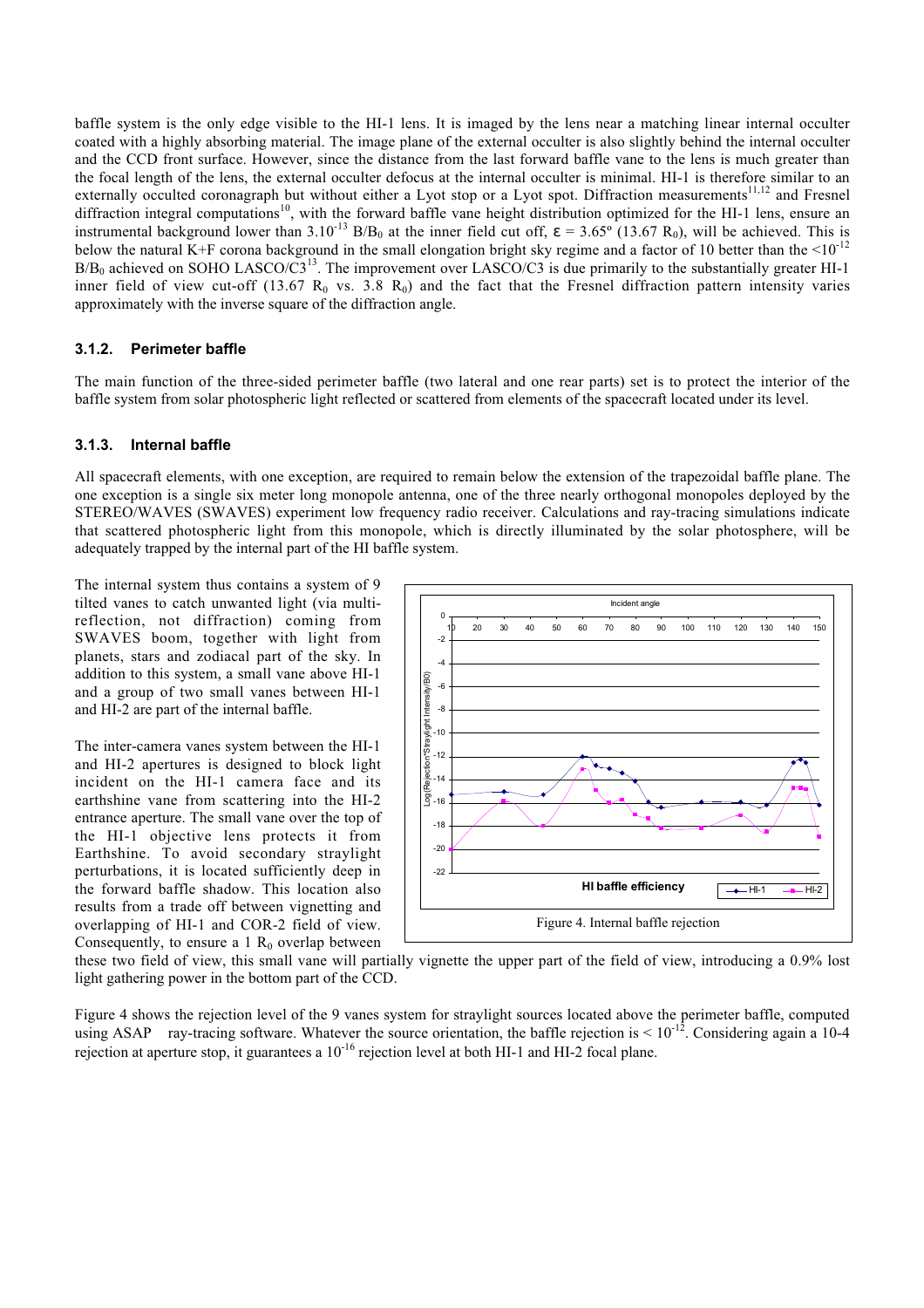# **3.2 Camera design**

The HI-1 camera utilizes a 20° field angle camera, slightly vignetted at its upper bound, centered 13.65° (~51 R<sub>0</sub>) from the solar disk, a 2048x2048 pixel format CCD. The HI-2 camera consists of a 70° full field angle objective, i.e. a wide-angle fisheye lens, and a 2048x2048 pixel format CCD. The field angle compromise results in an effective LGP aperture diameter

of about 7 mm on-axis. The HI-2 camera is set deeper within the forward baffle set shadow at a diffraction angle of 16.5º (upper solar limb to lens top edge), where the HI-1 forward baffle Fresnel diffraction calculation result is  $10^{-15}$  B/B<sub>0</sub>, well below the required 10<sup>-15</sup>  $14$  B/B<sub>0</sub>. The HI-2 camera uses a second stage forward baffle matching internal occulter-stop located at the focal plane. The HI-2 instrumental background is dominated by veiling glare from earthshine diffracted at the objective aperture stop rather than baffle diffracted solar light. The instrumental background is  $5x10^{-15}$  B/B<sub>0</sub> for a spacecraft-earth lead (lag) angle of 2º and thereafter diminishes approximately as the inverse square of the spacecraft-earth distance. Table 1 summaries the HI-1 and HI-2 camera characteristics, and figure 5 shows the HI-1 and HI-2 lens design.

…

…

…

…

…

…

…

|                       | $HI-1$                                 | $HI-2$                                |
|-----------------------|----------------------------------------|---------------------------------------|
|                       |                                        |                                       |
| Field of View         |                                        |                                       |
| Half angle            | 10 <sup>o</sup>                        | $35^\circ$                            |
| Center                | $51.12R(13.65^{\circ})$                | 200R (53.36°)                         |
| Inner Cutoff          | 13.67R (3.65°)                         | 72.8R (18.36°)                        |
| (Unvignetted)         |                                        |                                       |
| Outer Cutoff          | 88.58R (23.65°)                        | 332R (88.36°)                         |
| (Unvignetted)         |                                        |                                       |
| <b>CCD</b> Format     | 2048 x 2048 x 13.5                     | 2048 x 2048 x 13.5                    |
| Plate scale           | $35.15$ "/pixel                        | 2.05'/pixel                           |
| Objective             | AR coated                              | AR coated                             |
| Diameter              | $16.0(16)$ mm                          | 20.7 (7.01) mm                        |
| Focal length          | 78.4 mm                                | 19.74 mm                              |
| F-ratio               | f/4.9                                  | f/2.8                                 |
| Passband              | 6500 - 7500                            | $4000 - 10000$                        |
| Instrumental          | $\langle 3x10^{-13} B/B_0 \rangle$     | $5x10^{-15}$ B/B <sub>0</sub>         |
| background            |                                        |                                       |
| Nominal exposure time | 12 sec                                 | 60 sec                                |
| <b>SNR</b>            | $\geq$ 30/(pixel•hr) <sup>1/2</sup>    | $\geq$ 15.5/(pixel•hr) <sup>1/2</sup> |
|                       | Table 1. HI instrument characteristics |                                       |

Lens design of both HI-1 and HI-2 was realised using Synopsis™ and ASAP™ software. Light gathering, aberrations, defocus … were taken into account… TBC

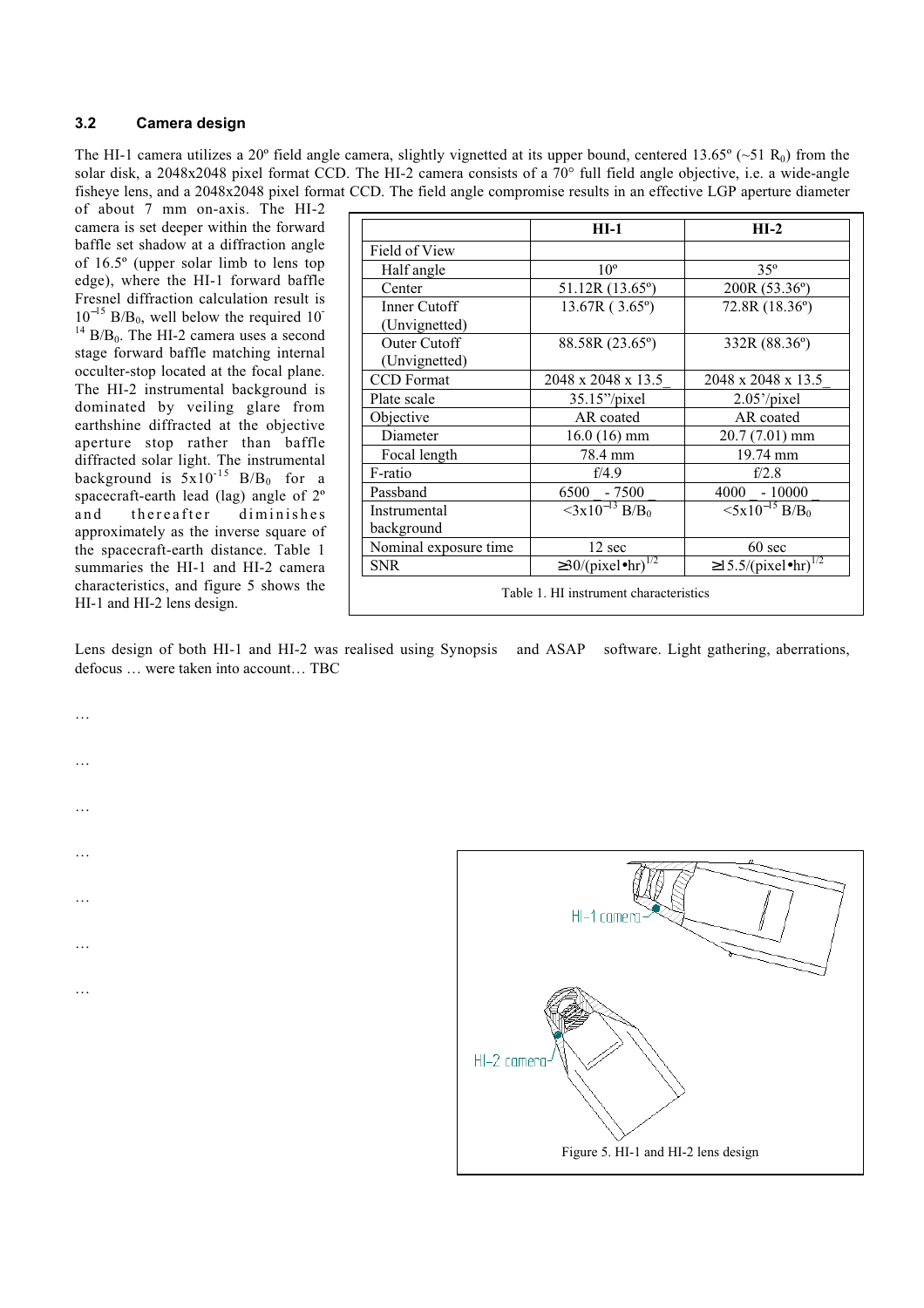In summary, the second camera aperture at a large diffraction angle, with additional staged baffling and a 70º wide angle lens will mitigate stray light rejection risk, improve threshold background noise limited signal detection at high elongation, and reduce the required overall dimensions of the perimeter baffle. The superior diffraction angle afforded the night sky portion of the field in this design is important since solar stray light rejection is the paramount risk. This approach to technical risk mitigation was driven by the fact that the empirically determined baffle diffraction performance has not been tested before below about  $10^{-8}$  for wide-angle type diffraction baffle systems<sup>11</sup>. However Fresnel diffraction calculations indicate that the solar disk driven instrumental background of HI is below the natural object space background for all elongations within the respective fields of view (figure 3). This performance will be verified during straylight test as detailed in the following section.

## **4. DIFFRACTION TESTING**

A complete testing facility is currently developed at CSL for stray-light verification of the HI forward baffle system. This test preparation is here presented in details. The stray-light test will assess Fresnel computations realised for one vane and for five vanes. In addition, an optimisation of the inter-vane separation is intended.

## **4.1 Test set-up**

Figure 6 shows the conceptual configurations of the straylight test. In the first case, a photomultiplier will points toward the last vane edge and measure the rejection level at various angles. In the second case, the photomultiplier will be adapted to match with HI-1 field of view and then simulate incoming straylight in HI-1.



To avoid particle diffusion that previously limited stray-light tests<sup>11</sup>, the test will be performed in a vacuum chamber. Within such chamber, the Optical Ground Support Equipment (OGSE) will be confined in black shrouds to avoid any unwanted light and ensure black background.

Simulation of the sun brightness will be realised using a powerful laser source at 808nm (20 CW with a 600µm optic fiber), close to the HI-1 wavelength range. Specially design cooling system (-20°C) and HT power supply (1500V) has been developed, together with an attenuator in order to control the laser output. Link between laser and OGSE is realised using an optical fiber entering the vacuum chamber via a bridle with SMA905 connectors. Within the chamber, black shrouds and light-traps (attenuation of  $10^{-9}$ ) were designed to catch unwanted light and ensure perfect black environment around the photomultiplier. In addition, a collimator was designed to limit divergence of the optical fiber outcoming beam, and direct the beam onto the first vane edge of the mock up. This first vane is tilted to direct reflected light into a light trap and let only half of the beam being diffracted by the baffle. The mock-up is build to be as close as possible of the HI-1 configurations. Alignment of this OGSE will be realised using a 633nm He-Ne laser and specific theodolite configuration. Figure 7 shows the complete stray-light test set-up with its elements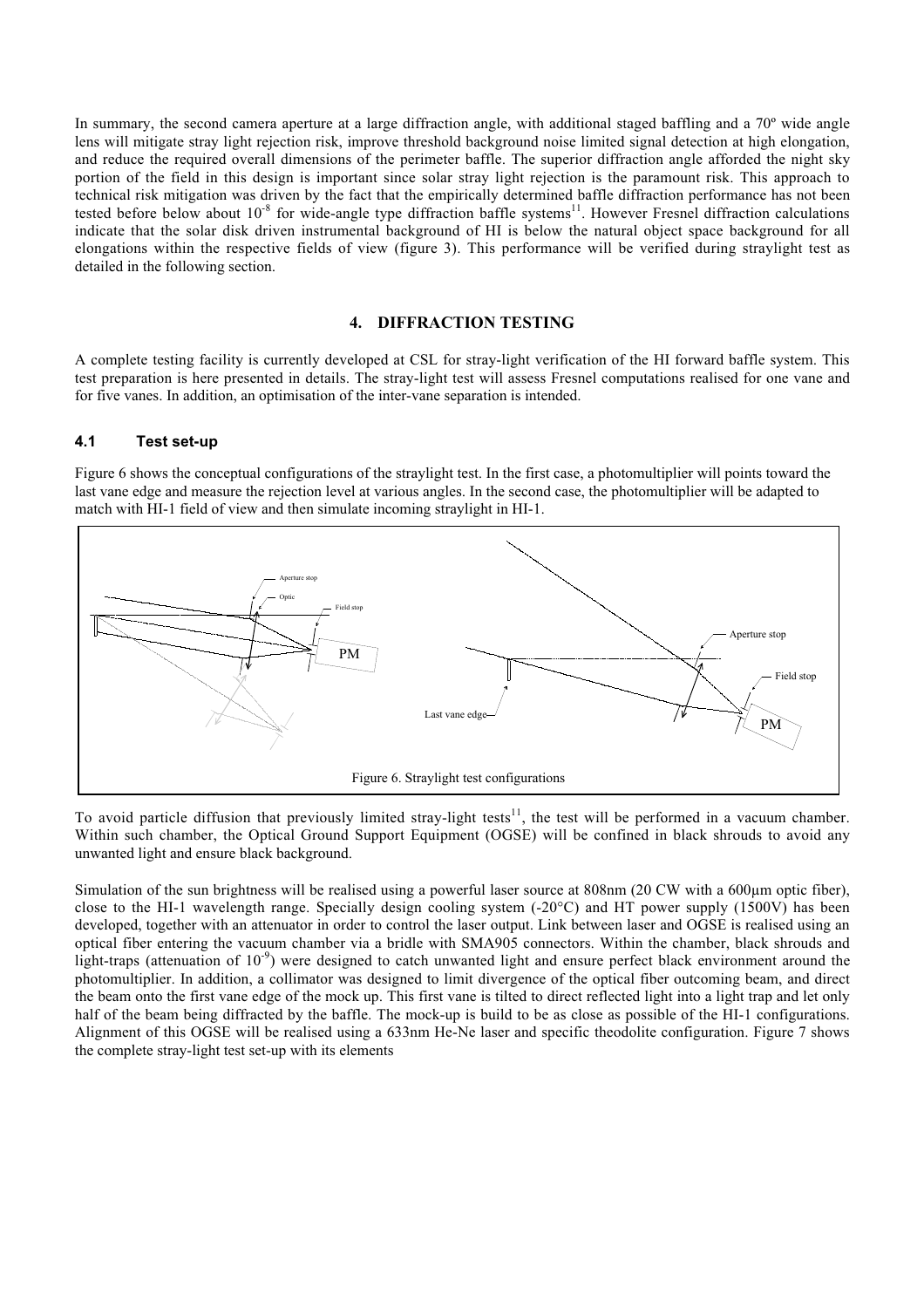# **4.2 Test plan**

A first set of measurement will be realised to compare one vane rejection level with theoretical Fresnel calculations. Such comparison requires to measure diffracted light at various incident angles. Table 2 and Figure 8 summary expected rejection level for one vane (according to Fresnel theory).

| CCD offset at 0.5m [mm]       | <b>Rejection level</b> |  |
|-------------------------------|------------------------|--|
|                               |                        |  |
| 20                            | $1.510^{-5}$           |  |
| 30                            | $5 \; 10^{-6}$         |  |
| Table 2. One vane diffraction |                        |  |

A second set of measurement will then be realised to measure rejection level of five vanes. Table 3 and Figure 3 give the expected rejection level for five vanes according to Fresnel theory, with 20mm for inter-vane separation.

| <b>Rejection level</b> |
|------------------------|
| $410^{-3}$             |
| $1.610-4$              |
| $7.510^{-6}$           |
| $3.410^{-7}$           |
| $4.710^{-11}$          |
|                        |



## **ACKNOWLEDGEMENTS**

STEREO/SECCHI/HI is funded under NASA contract S-13631-Y.

## **REFERENCES**

- 1. R.A. Howard, G.E. Brueckner, O.C. St.Cyr, D.A. Biesecker, K.P. Dere, M.J. Koomen, C.M. Korendyke, P.L. Lamy, A. Llebaria, M.V. Bout, D.J. Michels, J.D. Moses, S.E. Paswaters, S.P. Plunckett, R. Schween, G.M. Simnett, D.G. Socker, S.J. Tappin, D. Wang, "Observations of CMEs from SOHO/LASCO," *Coronal Mass Ejections*, N. Crooker, J.A. Joselyn, J. Freeman, editors, The American Geophysical Union, pp. 17-26, 1997.
- 2. A.J. Hundhausen, "An Introduction," *Coronal Mass Ejections*, N. Crooker, J.A. Joselyn, J. Freeman, editors, The American Geophysical Union, pp. 1-7, 1997.
- 3. C. Leinert and D. Kluppelberg, "Stray Light Suppression in Optical Space Experiments," *Applied Optics*, **13**, pp. 556-564, 1974.
- 4. I. Richter, C. Leinert, and B. Planc, "Search for Short Term Variations of Zodiacal Light and Optical detection of Interplanetary Plasma Clouds," *Astronomy and Astrophysics*, **110**, pp. 115-120, 1982.
- 5. D.F. Webb and B. V. Jackson, "The Identification and Characteristics of Solar Mass Ejections Observed in the Heliosphere by the Helios 2 Photometers," *Journal of Geophysical Research*, **95**, pp. 20641-20661, 1990.
- 6. B.V. Jackson, A. Buffington, P.L. Hick, S.W. Kahler, R.C. Altrock, R.E. Gold, and D.F. Webb, "The Solar Mass Ejection Imager", in *Solar Wind Eight*, D. Winterhalter, J. T. Gosling, S. R. Habal, W. S. Kurth, and M. Neugebauer, eds., AIP Conf. Proc. **382**, pp. 536-539, 1996.
- 7. S. Koutchmy and P.L. Lamy, " The F-corona and the circum-solar dust evidences and properties," in "Properties and Interactions of the Interplanetary Dust," IAU Colloq. **85**, pp. 63-74, 1985.